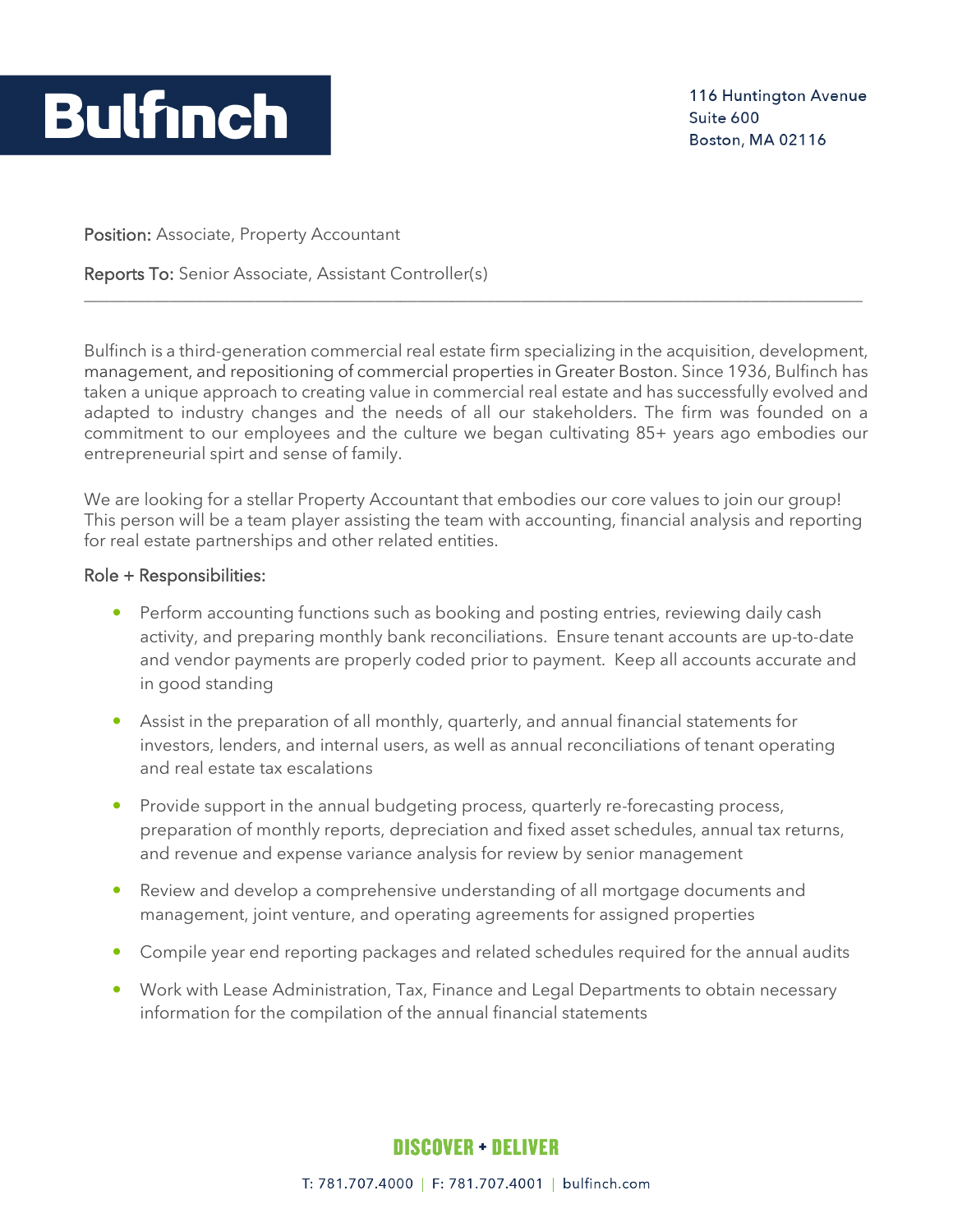## **Bulfinch**

- Support the senior accountants/assistant controllers with Development, Construction, Property Management, and other business teams to provide financial information, reporting and budget support, as needed
- Support the senior accountants/ assistant controllers with monthly development funding requisitions, as needed
- Support system improvement initiatives, including streamlining and automating processes, converging accounting systems and enhancing internal controls.
- All other projects as assigned

## Requirements:

- BA/BS degree in Business Administration, Accounting or Finance required
- 1 to 3 years of accounting experience required. Previous accounting experience in a commercial real estate setting or related industry is preferred
- Must have experience in Yardi real estate accounting system
- **Strong computer skills with proficiency in MS Office suite**
- Self-motivated person who thrives in a dynamic work environment
- Ability to interact in a team-oriented environment and show a willingness to collaborate and multitask
- Strong written and verbal communication skills
- Excellent organizational skills, strong attention to detail and the ability to manage multiple priorities, while meeting deadlines
- High degree of personal integrity and ability to work effectively in a fast-paced team environment
- Ability to work independently, as well as part of a team
- Adaptability to changing demands
- Effective problem-solving skills